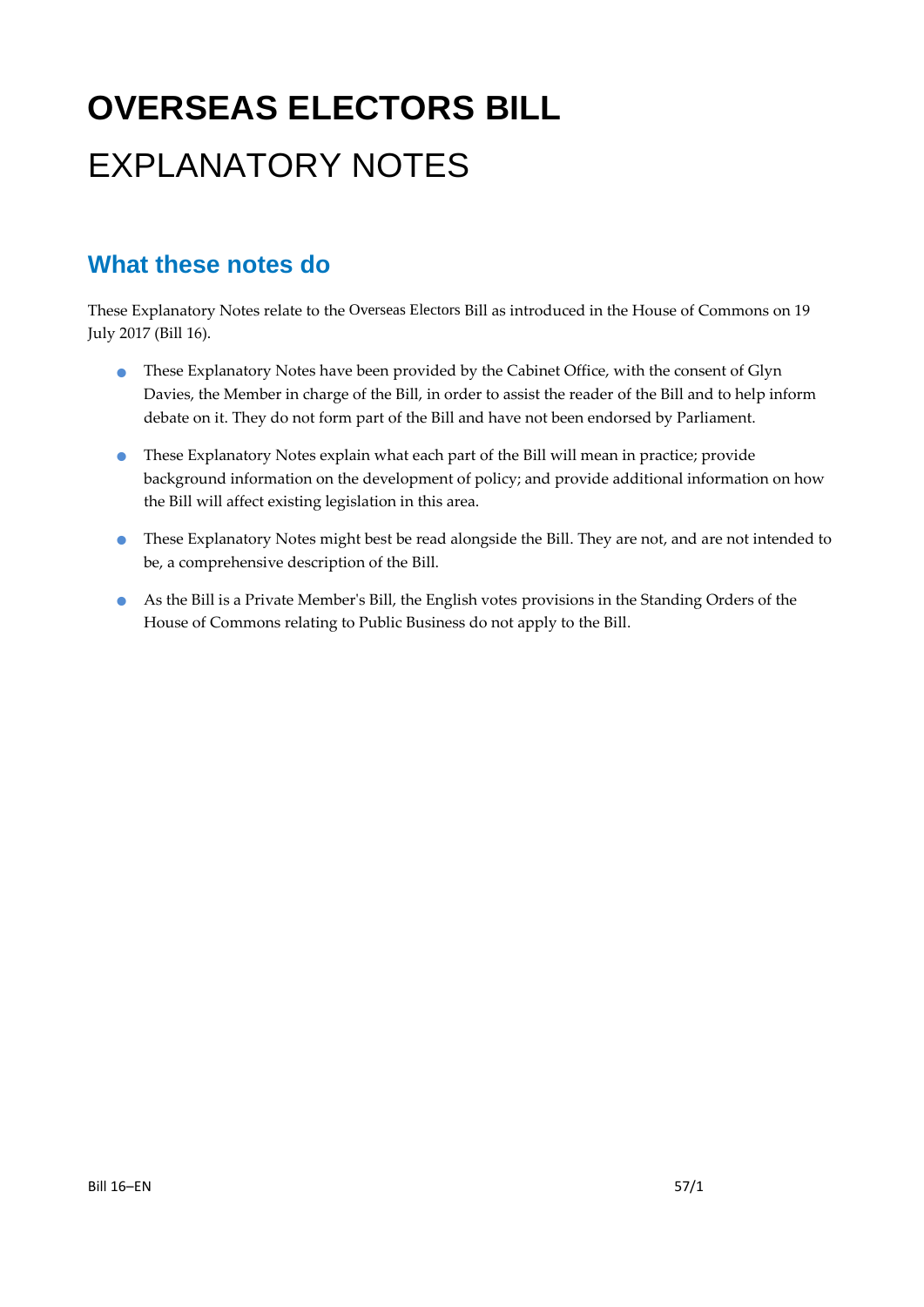### **Table of Contents**

| Subject |  |
|---------|--|

**Subject Page of these Notes** 

| <b>Overview of the Bill</b>                                                                                                                                                                                                                                                                                                                                                                                                                                                                                                                                                                                                                                                                                                                                                                                                                                                | $\overline{2}$ |
|----------------------------------------------------------------------------------------------------------------------------------------------------------------------------------------------------------------------------------------------------------------------------------------------------------------------------------------------------------------------------------------------------------------------------------------------------------------------------------------------------------------------------------------------------------------------------------------------------------------------------------------------------------------------------------------------------------------------------------------------------------------------------------------------------------------------------------------------------------------------------|----------------|
| Policy background                                                                                                                                                                                                                                                                                                                                                                                                                                                                                                                                                                                                                                                                                                                                                                                                                                                          | $\overline{2}$ |
| Legal background                                                                                                                                                                                                                                                                                                                                                                                                                                                                                                                                                                                                                                                                                                                                                                                                                                                           | 3              |
| <b>Territorial extent and application</b>                                                                                                                                                                                                                                                                                                                                                                                                                                                                                                                                                                                                                                                                                                                                                                                                                                  | 4              |
| <b>Commentary on provisions of Bill</b>                                                                                                                                                                                                                                                                                                                                                                                                                                                                                                                                                                                                                                                                                                                                                                                                                                    | 5              |
| Clause 1: Extension of franchise for parliamentary elections: British citizens overseas<br>5<br>5<br>New section 1 (Extension of parliamentary franchise)<br>5<br>New section 1A (Qualification as an overseas elector in respect of a constituency)<br>6<br>New section 1B (British citizens overseas: entitlement to be registered)<br>New section 1C (Overseas elector's declaration)<br>6<br>$\overline{7}$<br>New section 1D (Duration of entitlement to be registered)<br>8<br>New section 1E (Renewal declaration)<br>New section 1F (Power to amend period specified in section 1D)<br>8<br>New section 1G (Duty to have regard to guidance)<br>9<br>Clause 2: Minor and consequential amendments<br>9<br>Schedule 1: Minor and consequential amendments<br>9<br>Schedule 2: Transitional Provision<br>10<br>Clause 3: Extent, Commencement, and short title<br>11 |                |
| Commencement                                                                                                                                                                                                                                                                                                                                                                                                                                                                                                                                                                                                                                                                                                                                                                                                                                                               | 12             |
| <b>Financial implications of the Bill</b>                                                                                                                                                                                                                                                                                                                                                                                                                                                                                                                                                                                                                                                                                                                                                                                                                                  | 12             |
| Parliamentary approval for financial costs or for charges imposed                                                                                                                                                                                                                                                                                                                                                                                                                                                                                                                                                                                                                                                                                                                                                                                                          | 12             |
| <b>Related documents</b>                                                                                                                                                                                                                                                                                                                                                                                                                                                                                                                                                                                                                                                                                                                                                                                                                                                   | 13             |
| Annex A - Territorial extent and application in the United Kingdom 14                                                                                                                                                                                                                                                                                                                                                                                                                                                                                                                                                                                                                                                                                                                                                                                                      |                |
| Minor or consequential effects<br>14<br>Subject matter and legislative competence of devolved legislatures<br>14                                                                                                                                                                                                                                                                                                                                                                                                                                                                                                                                                                                                                                                                                                                                                           |                |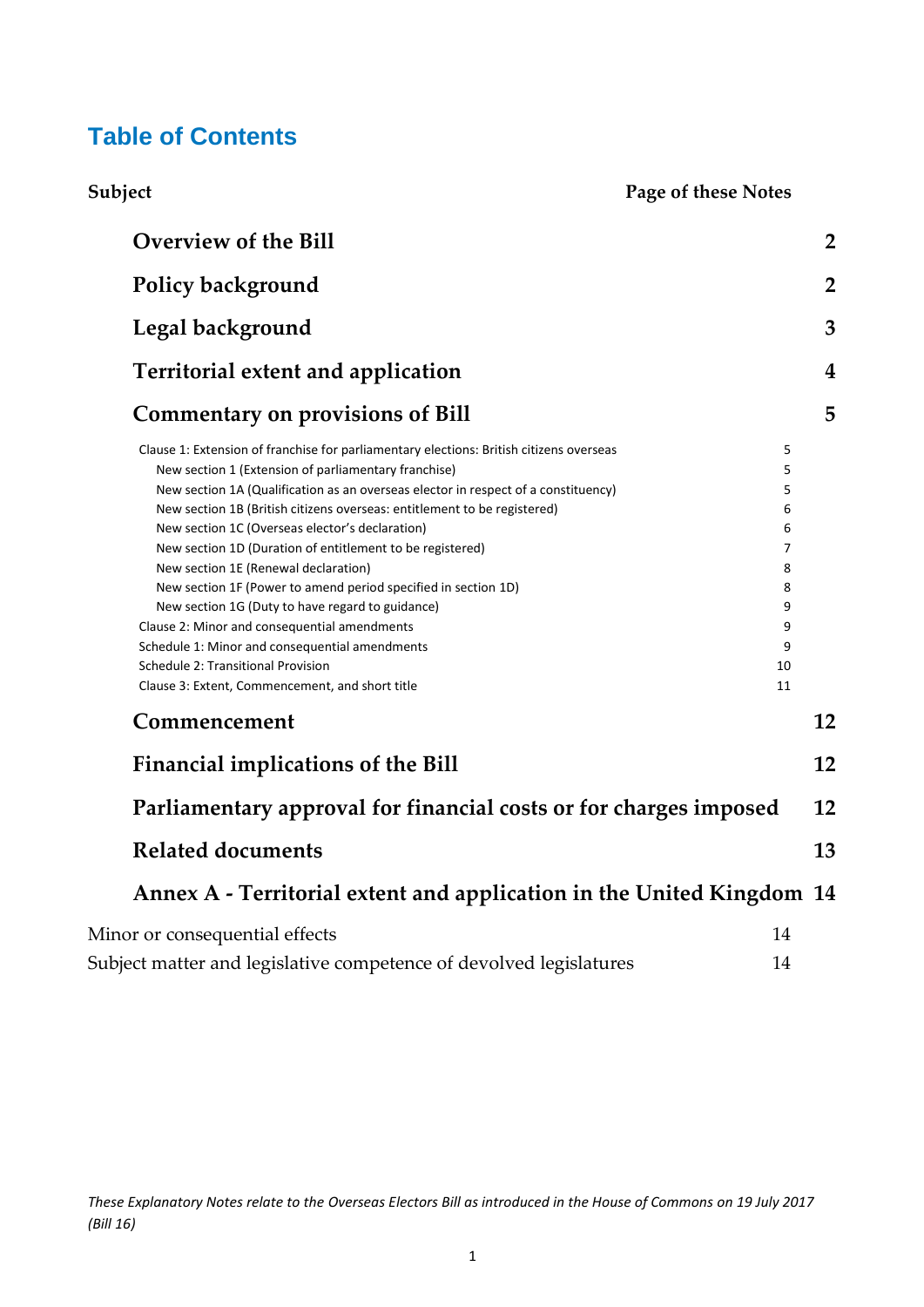### <span id="page-2-0"></span>**Overview of the Bill**

1 The Overseas Electors Bill removes the existing 15 year time limit on British citizens who live abroad registering as overseas electors to enfranchise any British citizen overseas who was previously resident or registered to vote in the UK. It makes no other changes to their eligibility to vote in different types of elections, or to British citizens living in the UK.

## <span id="page-2-1"></span>**Policy background**

- 2 As part of the 2017 Manifesto, the Government reiterated its 2015 manifesto commitment to bring forward a Bill to implement 'votes for life', removing the current rule that means British citizens abroad can only vote for 15 years from the point they were last registered to vote in the UK. The Overseas Electors Bill is intended to fulfil that commitment.
- 3 The overseas franchise was created by the Representation of the People Act 1985, which first enabled British citizens resident abroad to vote in UK elections. It set a limit of 5 years from the date of last being registered in the UK. This limit was extended in 1989 to 20 years, and then reduced in 2002 to the current limit of 15 years.
- 4 Under the present system:

1

- i. British citizens who have moved abroad and wish to vote in parliamentary elections can apply to register as an overseas elector in the constituency in which they were last registered before leaving the UK, provided they were registered within 15 years of making that application<sup>1</sup>. Currently, anyone not previously registered is not entitled to register as an overseas elector. An exception to this is for those who were too young to register to vote when they left the UK, who are entitled to register using their parents' or guardians' former registration address if they were also resident at that address. This is also subject to a 15 year limit, from when the person left the UK.
- ii. The identities of overseas electors are verified in the same way as that of domestic electors (using their name, date of birth and National Insurance number, with a separate process for those unable to provide a National Insurance number). Registrations must be renewed annually to remain on the register.
- iii. There is separate provision for those serving in the armed forces, Crown servants (such as those in the diplomatic service and the overseas civil service), and employees of the British Council, together with their spouses or civil partners. The 15 year time limit does not apply to these categories of electors and they can vote in the full range of UK elections for as long as they remain qualified under the separate provisions (by remaining in the armed forces, for example).

 $1$  An overseas elector who is entitled to vote in a parliamentary election in pursuance of an overseas elector's declaration is also entitled to vote as an overseas elector in a European Parliamentary election.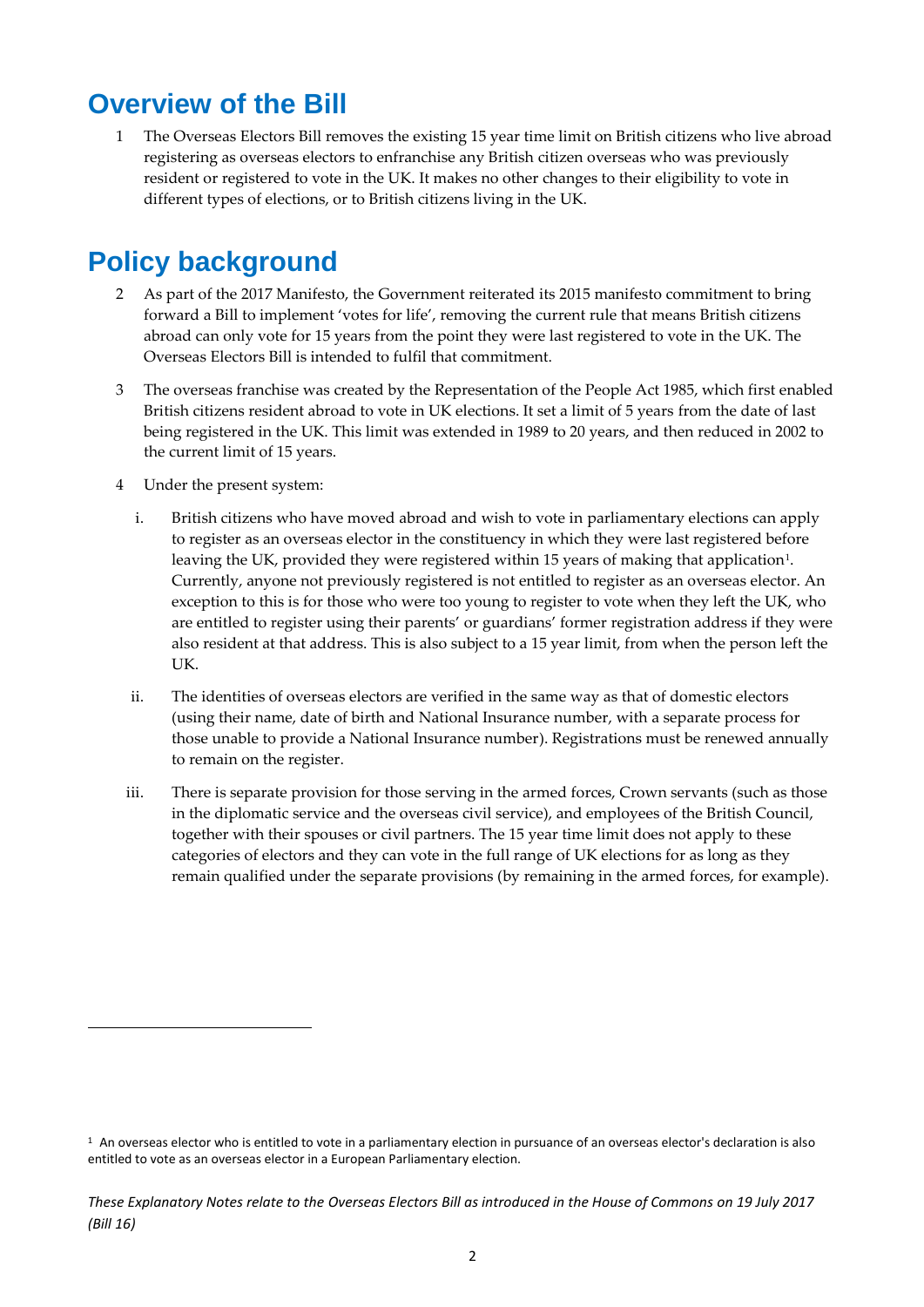## <span id="page-3-0"></span>**Legal background**

- 5 The Representation of the People Act 1985 contains the current provisions for the registration of overseas electors for parliamentary elections, primarily sections 1 and 2 of the Act, which set out the conditions for the franchise and the rules for registering under that franchise. The Representation of the People Act 1985 will continue to be the Act of Parliament dealing with the overseas franchise. This Bill makes amendments to the 1985 Act, alongside consequential amendments to other Acts.
- 6 The core Act for the purposes of the legal framework relating to elections to the House of Commons is the Representation of the People Act 1983 (RPA 1983), which is the most recent consolidation act for this area of law. References made in these notes to 'the principal Act' are to the RPA 1983. Other relevant existing legislation in this area includes:
	- Representation of the People Act 1985
	- Representation of the People Act 1989
	- Representation of the People Act 2000
	- Political Parties, Elections and Referendums Act 2000
	- Representation of the People (England and Wales) Regulations 2001
	- Representation of the People (Scotland) Regulations 2001
	- Representation of the People (Northern Ireland) Regulations 2008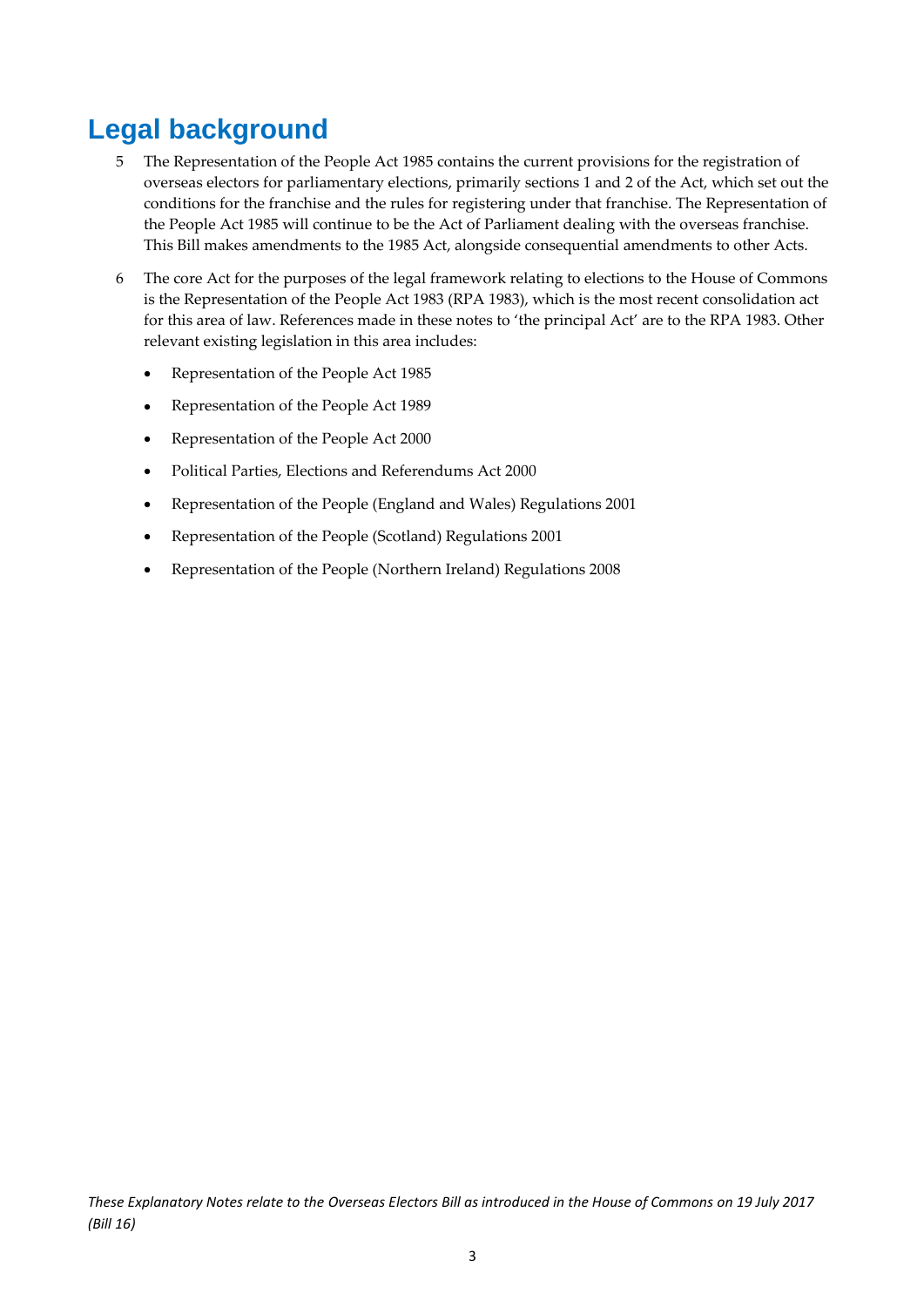## <span id="page-4-0"></span>**Territorial extent and application**

- 7 The Bill's provisions extend to the whole of the United Kingdom. In the Government's view, the matters to which the provisions of the Bill relate are not within the legislative competence of the Scottish Parliament, the National Assembly for Wales or the Northern Ireland Assembly; accordingly no legislative consent motions are necessary.
- 8 There is a convention that Westminster will not normally legislate for matters that are within the legislative competence of any of the devolved legislatures without the consent of the legislature concerned. If amendments are made which relate to matters that fall within that convention, the consent of the Scottish Parliament, the National Assembly for Wales or the Northern Ireland Assembly (as appropriate) will be sought for them.
- 9 See the table in Annex A for a summary of the position regarding territorial extent and application in the United Kingdom. The table also summarises the position regarding legislative consent motions.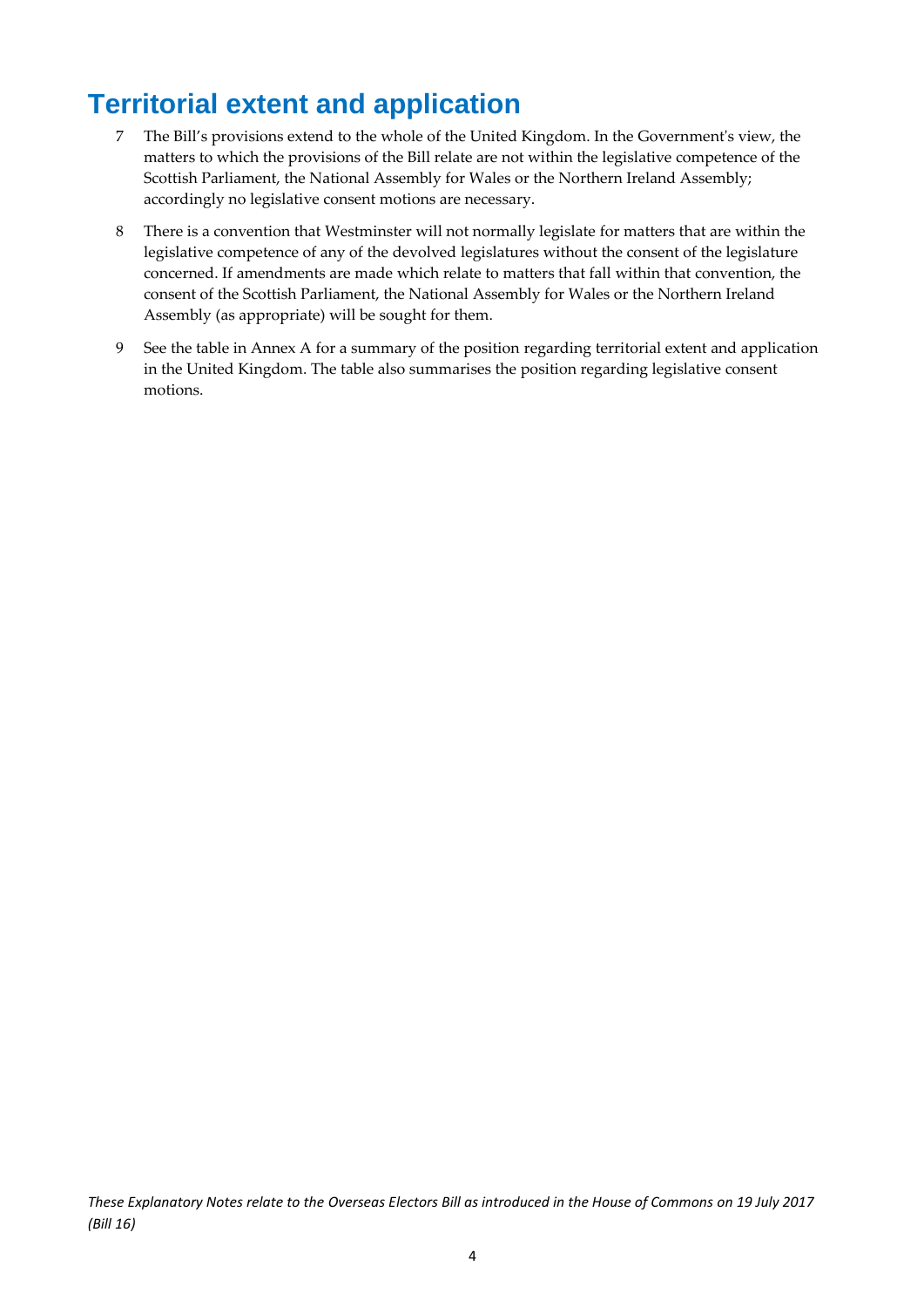## <span id="page-5-0"></span>**Commentary on provisions of Bill**

#### <span id="page-5-1"></span>Clause 1: Extension of franchise for parliamentary elections: British citizens overseas

10 Clause 1(1) inserts new sections into the Representation of the People Act 1985 (RPA 1985), replacing existing sections 1 and 2 with new sections 1, 1A, 1B, 1C, 1D, 1E, 1F and 1G.

#### <span id="page-5-2"></span>**New section 1 (Extension of parliamentary franchise)**

**.** 

- 11 New section 1 replaces the existing provision in section 1(1) of the RPA 1985 that extended the franchise for parliamentary elections to include overseas electors.
- 12 New subsection (1) sets out the eligibility to vote as an overseas elector, namely that the person must meet the requirements of new section 1A (Qualification as an overseas elector in respect of a constituency), must on the date of the poll be registered in a register of parliamentary electors, and must on both the date of the individual's declaration and the date of the poll be both a British citizen and not be otherwise ineligible to vote (by, for example, being disqualified to vote having been found guilty of certain elections offences). The only exception to the ineligibility requirement is that a person under the age of 18 can make an overseas elector's declaration before they are 18 years and be entered on the register in pursuance of that declaration in time to vote once they have attained 18 years.
- 13 New subsection (2) defines the use of "the relevant date", as applied in new section 1. Here, the relevant date means the date on which an overseas elector's declaration or renewal declaration is made.

#### <span id="page-5-3"></span>**New section 1A (Qualification as an overseas elector in respect of a constituency**)

- 14 New subsection (1) replaces existing sections 1(2), (3) and (4) of the RPA 1985. It states that in order to qualify as an overseas elector in respect of a constituency on the date that an overseas elector's declaration is made the individual must not on that date reside in the United Kingdom.
- 15 In addition, new subsection (1) also provides that an overseas elector can only register in a particular constituency if they qualify under either one of two conditions that are outlined in new subsections (2) and (3). The conditions are called the 'previous registration condition' and the 'previous residence condition'. An elector can register on the basis of being either:
	- 1. 'previously registered' if they were registered to vote in the UK at some point in the past in respect of an address at a place in the constituency in which they are now applying to register as an overseas elector, and if they have not been registered to vote elsewhere since that time; or
	- 2. 'previously resident' if they have never been on an electoral register (or if they benefit from new section 1B(4) covered later)<sup>2</sup>, but have previously lived in the UK in respect of an address at a place in the constituency in which they are now applying to register, and if they have not been resident elsewhere in the UK since that time. (This also includes those individuals of no fixed address who at the time they were resident in the UK had circumstances such that they would qualify to make a 'declaration of local connection' if

<sup>&</sup>lt;sup>2</sup> See also paragraph 23 and new section 1B(4) for details on the circumstances where a person can still be eligible under the previously resident ground when, as a matter of fact, they have been previously registered.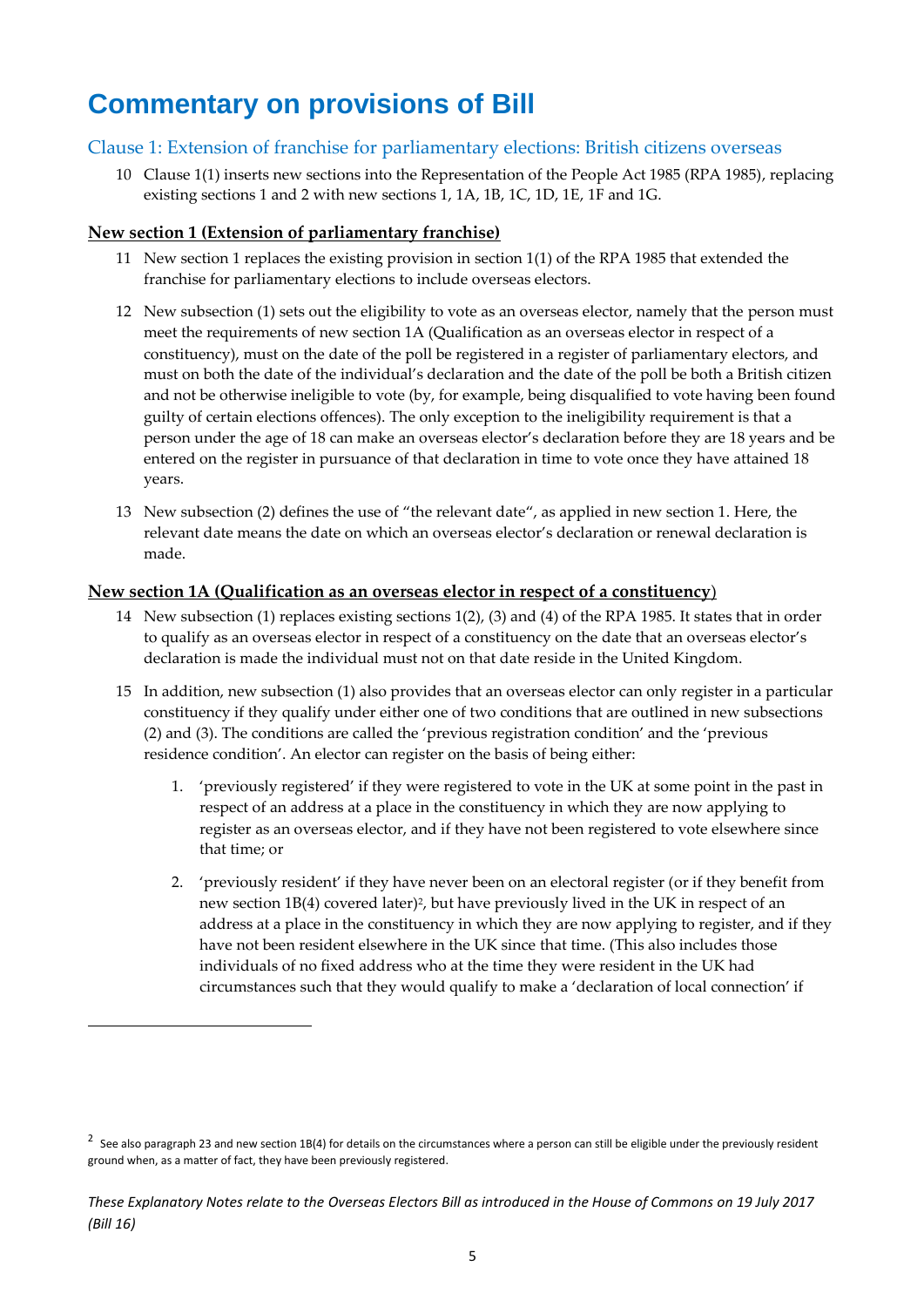those circumstances and UK residence were occurring now).

- 16 An address under the 'previous registration condition' and 'previous residence condition' may include an address for a property that no longer exists, if for example, it has subsequently been demolished.
- 17 New subsection (4) ensures that those who could (in theory) have registered under a declaration of local connection (as provided for by section 7B of the RPA 1983) but could not have done so in practice because the relevant law was not in force on that date, can still register under the previous residence condition.
- 18 New subsection (5) defines "electoral register" as a register of parliamentary electors or a register of local government electors, including a local government register prepared for elections in Northern Ireland. It also defines "relevant date" as the same as the definitions used in section 1.
- 19 An overseas elector can only register at one address in one constituency by qualifying to register either on the basis of being 'previously registered' or 'previously resident' as specified in subsection (2) and (3). By submitting a new declaration, the applicant will forfeit any current declarations already made. It is a criminal offence to vote more than once as an elector or more than twice as a proxy in the same election.

#### <span id="page-6-0"></span>**New section 1B (British citizens overseas: entitlement to be registered)**

- 20 New subsections (1) to (4) replace existing section 2(1) of the RPA 1985. It provides that a person is eligible to be registered in pursuance of an overseas elector's declaration if they have made a valid declaration under section 1C (overseas elector's declaration) and that conditions in subsections (2) and (3) are met.
- 21 The conditions, in new subsections (2) and (3), are that:
	- 1. the address at which the applicant is seeking to register (either as their previous registration address or their previous residence address) under their declaration is situated within the area for which the registration officer in question is responsible,
	- 2. the registration officer must be satisfied that the person is eligible to be an overseas elector in respect of that constituency on the date he or she makes a valid declaration.
- 22 New subsection (4) provides registration officers with the ability to disregard the requirement in new section 1A(3)(c) that an applicant registering as 'previously resident' must never have been on an electoral register if the registration officer believes there is insufficient evidence to confirm whether or not an applicant was previously registered.
- 23 New subsection (5) states that declarations must be received by the registration officer within three months of the declaration's date. Failure to comply will result in the declaration being void. This replicates section 2(6) of the RPA 1985.
- 24 New subsection (6) provides that for the purposes of section 1A there is to be a conclusive presumption that a person registered under an overseas elector's declaration was not resident in the UK on the day they made the declaration. This is to allow the registration officer to remove any existing domestic registration and replace it once an overseas elector's application has been successful. This replicates section 2(7) of the RPA 1985.
- 25 New subsection (7) directs the reader to the RPA 1983, the principal consolidated Act for elections, which makes other relevant provisions in relation to the making of applications to register to vote.

#### <span id="page-6-1"></span>**New section 1C (Overseas elector's declaration)**

26 New section 1C replaces existing section 2(3), (3A) and (4) of the RPA 1985. It sets out the detailed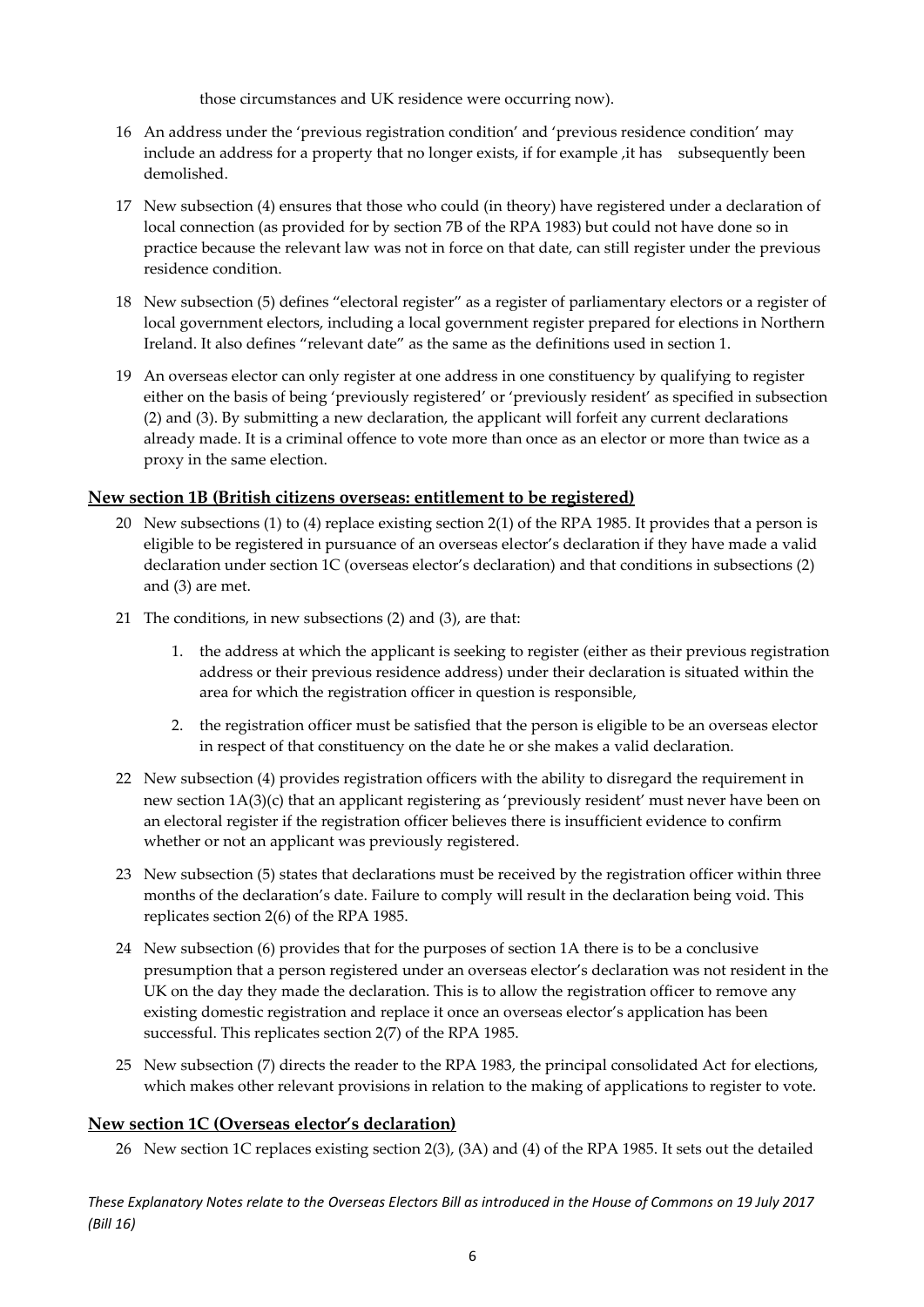requirements for an overseas elector's declaration. Subsection (1) sets out the core requirements that all overseas electors' declarations must contain; subsection (2) sets out the specific additional information needed when applying under the 'previous registration' condition; and subsection (3) does likewise for the 'previous residence' condition.

- 27 New subsection (4) provides that the specific additional information usually required under subsection (3) for persons registering under the previous residence condition does not apply to persons who are registering on the basis they were resident in the UK but were of no fixed address and would at that time have been entitled to register using a 'declaration of local connection' (such as a homeless person or a merchant seaman). Such persons are however required to specify an address in relation to which they could have made a declaration of local connection on the last day they were resident in the UK.
- 28 New subsection (5) only applies in relation to declarations that specify an address in Northern Ireland. It makes provision that enables a British citizen who was born in Northern Ireland to declare on their declaration that they are an Irish citizen in addition to, or instead of, declaring they are a British citizen. This is provided for by the Good Friday Agreement. This provision is currently contained in section 2(3A) of the RPA 1985.
- 29 New subsection (6) prevents an individual from trying to register as an overseas elector in relation to more than one UK address at any one time. Consequently, applicants whose declaration contains more than one address, or applicants who submit multiple declarations with the same date but different addresses, will have their application for registration rejected. This is a replication of the wording in section 2(4) of the RPA 1985. This provision combined with clause 1D(1)(e) prevents a person from holding more than one valid declaration at any one time. This replicates the current provision under section 2 of the RPA 1985.
- 30 New subsection (7) provides for the declarant to be able to cancel their declaration at any time should they so wish. This replicates section 2(5) of the RPA 1985.
- 31 New subsection (8) outlines the definitions of terminology used in this section.
- 32 New subsection (9) clarifies that infants found abandoned in Northern Ireland will be treated as if they were born in Northern Ireland unless the contrary can be shown. This is a replication of section 2(10) of the RPA 1985.

#### <span id="page-7-0"></span>**New section 1D (Duration of entitlement to be registered)**

- 33 New section 1D makes provision in relation to the period a person can remain registered as an overseas elector.
- 34 New subsection (1) replaces section 2(2) of the RPA 1985. Under subsection (1)(a) the starting position is that once an overseas elector has registered successfully, the registration lasts for 12 months from the date they are entered on the electoral register. However, under subsection (1)(b), an overseas elector can be removed from the electoral register during the course of the 12 month validity period if an event occurs which is prescribed in subsection (4).
- 35 Under new subsections (2) and (3), an overseas elector registration can be renewed within the last three months of its validity, in which case the renewal extends the registration by 12 months from the end of the current 12 month period, rather than the date of renewal itself. This renewal process is a new concept introduced by the Bill and therefore there are no corresponding provisions currently contained in the RPA 1985.
- 36 New subsection (4) sets out the occurrence of events which will terminate an overseas elector's declaration during the 12 month period; these are:
	- 1. where the registration officer determines that the person was never entitled to be registered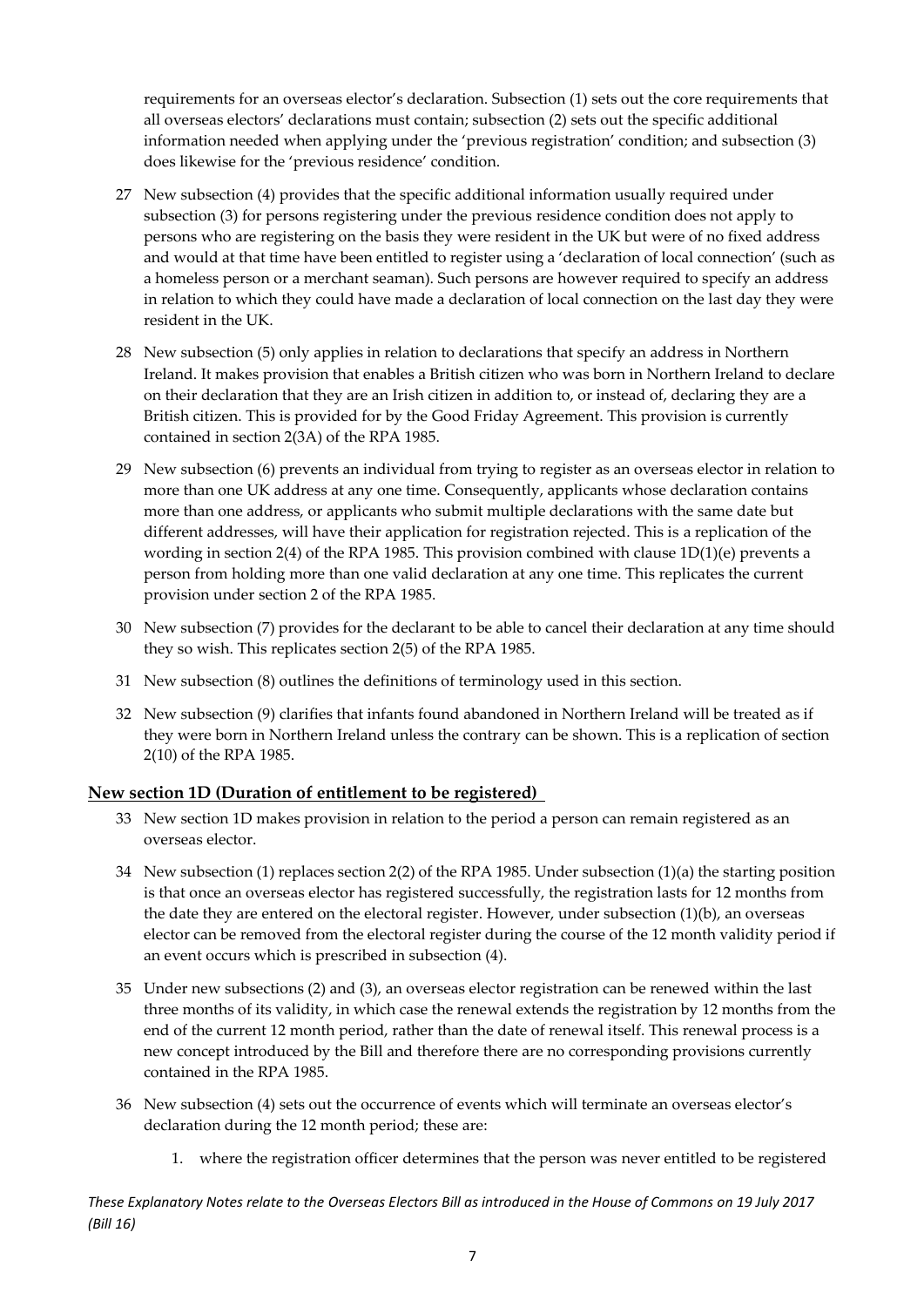in the first place ( who will have access to published guidance on the matter) (Subsection  $(1)(b)$ ,

- 2. where the registration officer determines that their application for registration, or an application to alter the person's entry in the register, was made by someone else other than the applicant (Subsection  $(1)(c)$ ),
- 3. the individual cancels their declaration (new subsections 1D(4)(c) which is provided for in new subsections 1C(7) for overseas electors declarations and in new section 1E(5) for renewal declarations), or
- 4. any other entry is made on an electoral register and takes effect (Subsection (4)(d), for example if a person submits a successful overseas elector application in connection to a different address or if a person moves back to the UK and registers as a elector).
- 37 New subsection (5) defines the "initial registration period" as the first 12 months that an individual is registered as an overseas elector in relation to a particular registration, beginning on the day the individual is entered onto a register. It also defines "further registration period" as any period that a person remains entitled to be registered subsequent to the conclusion of the "initial registration period".
- 38 New subsection (6) provides that where a registration is renewed, there is a conclusive presumption that the elector in question was not resident in the United Kingdom on the day the renewal declaration is made.
- 39 New subsection (7) imposes a duty on registration officers to remove the relevant overseas elector's entry from the register where that overseas elector's registration expires for any reason or they are no longer entitled to be registered. This replicates the words of section 2(2) of the RPA 1985.

#### <span id="page-8-0"></span>**New section 1E (Renewal declaration)**

- 40 New section 1E introduces the new concept of a renewal declaration, as a consequence of the new renewal process introduced by the Bill. New subsection (1) specifies the content of a renewal declaration, which replicates the content required in an initial declaration (see new section 1C(1)), but with the date of the renewal declaration being provided rather than the date of the initial declaration.
- 41 New subsection (2) provides that a renewal declaration must also state the UK address where the overseas elector is registered and confirm that the individual has not been registered at any other UK address since they first registered as an overseas elector at that address.
- 42 New subsection (3) makes provision for a British citizen who was born in Northern Ireland and is specifying a registration address in Northern Ireland to declare they are an Irish citizen in addition to, or instead of, a British citizen.
- 43 New subsection (4) sets out that if a person submits a renewal declaration with more than one address, the declaration will be void. Equally, multiple declarations from the same person carrying the same date but different addresses will not be valid.
- 44 New subsection (5) provides for the declarant to be able to cancel their renewal declaration at any time should they so wish.
- 45 New subsection (6) outlines the definitions of terminology used in this section.

#### <span id="page-8-1"></span>**New section 1F (Power to amend period specified in section 1D)**

46 New section 1F provides in new subsection (1) that the period of time during which an elector remains registered without needing to renew their declaration can be changed from the current 12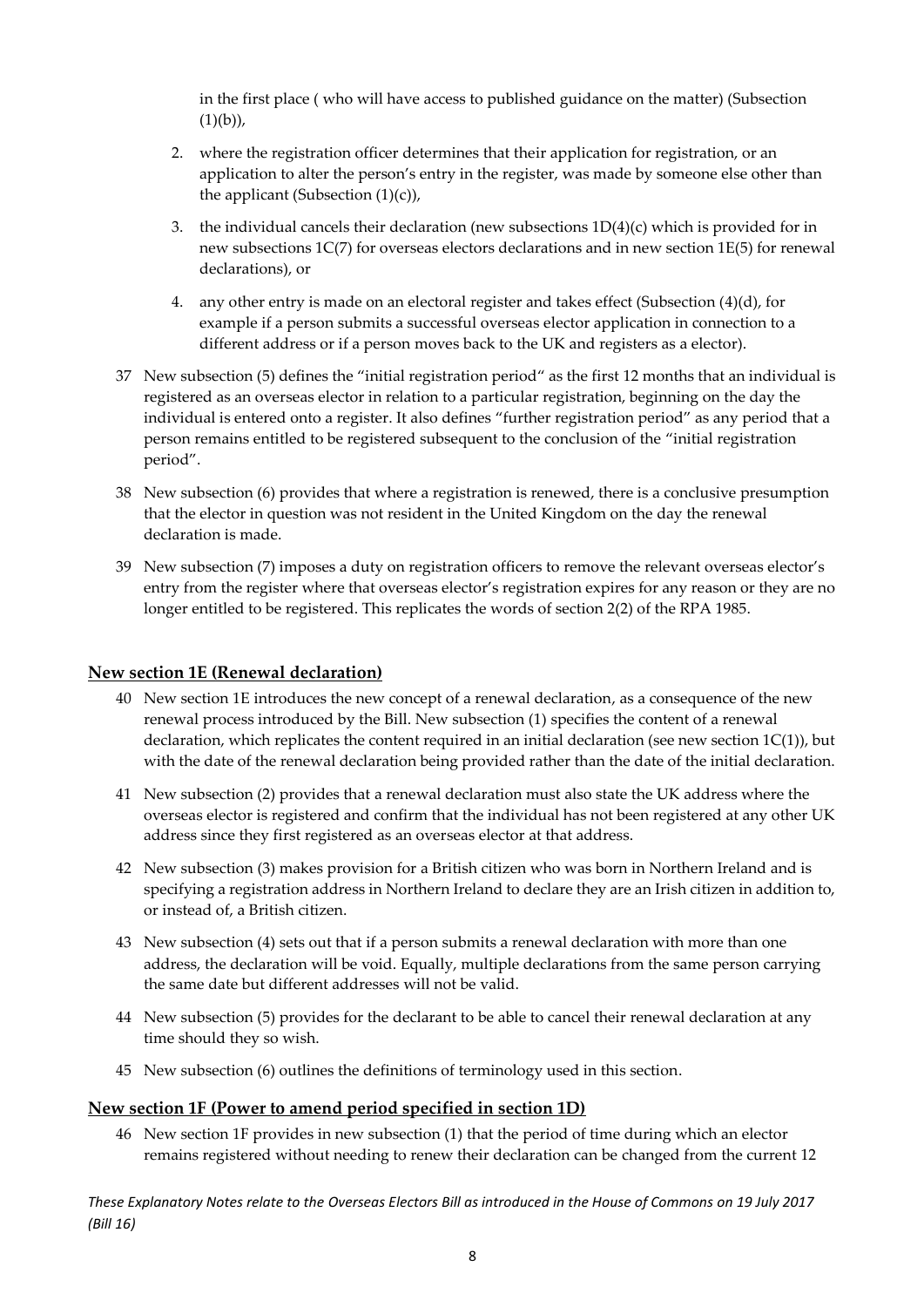months by the Minister for the Cabinet Office or by the Secretary of State by way of an order. The maximum period which a declaration could be valid under this power cannot exceed 5 years.

- 47 New subsection (2) enables incidental and consequential amendments to be made to other relevant legislation which are necessary as a result of changes to the length of declaration.
- 48 New subsection (3) sets out that the Electoral Commission must be consulted by the Minister for the Cabinet Office or the Secretary of State in the event of any planned changes to the registration period of overseas electors.
- 49 New subsections (4) and (5) set out that the order making power to vary the length of the declaration period under subsection 1D(1)(a) and (3)(a) is exercisable by statutory instrument and must be approved by a resolution passed by both houses of Parliament before it is made.
- 50 New subsection (6) provides that in the event of any change to the declaration period, any new period will automatically apply to existing declarations if that period of time is longer than the original declaration.

#### <span id="page-9-0"></span>**New section 1G (Duty to have regard to guidance)**

- 51 New section 1G provides in new subsection (1) that the registration officer must take account of any guidance issued by the Minister for the Cabinet Office or the Secretary of State about the registration and renewal of overseas electors.
- 52 New subsection (2) provides that such guidance may include guidance in determining:
	- 1. a person's qualification to register as an overseas elector in a particular constituency;
	- 2. whether to allow an applicant to register under the previous residence condition where there is a doubt as to whether the applicant had previously been registered; and
	- 3. whether a person can remain registered following their renewal declaration.
- 53 In the application of this section to Northern Ireland, the intention is that the Secretary of State for Northern Ireland will have the function of giving guidance to the Chief Electoral Officer for Northern Ireland.
- 54 New subsection (3) outlines the definitions of terminology used in this section.
- 55 Clause 1(2) saves sections 1 and 2 of the RPA 1985 for the purposes of section 3 of the RPA 1985, and section 17(3)(c) of the European Parliament (Representation) Act 2003 ,and regulations made under those sections. This will enable Peers and persons living in Gibraltar who are entitled to vote as an overseas elector, respectively, to continue to register as an overseas elector for the purposes of European Parliamentary Elections until such time as the United Kingdom completes the withdrawal process from the European Union.

#### <span id="page-9-1"></span>Clause 2: Minor and consequential amendments

56 Clause 2 gives effect to Schedule 1 to the Bill which contains minor and consequential amendments, and Schedule 2 which makes transitional provisions.

#### <span id="page-9-2"></span>Schedule 1: Minor and consequential amendments

- 57 Paragraphs 1 to 3 make changes to the Representation of the People Act 1983.
- 58 Paragraph 2 makes a consequential amendment to section 4 of the RPA 1983 (entitlement to be registered as parliamentary or local government elector). Section 4 (4)(b) makes a reference to a declaration made under section 2(1) of the RPA 1985 and as a consequence of the Bill has been substituted with a reference to section 1B(1) of the RPA 1985.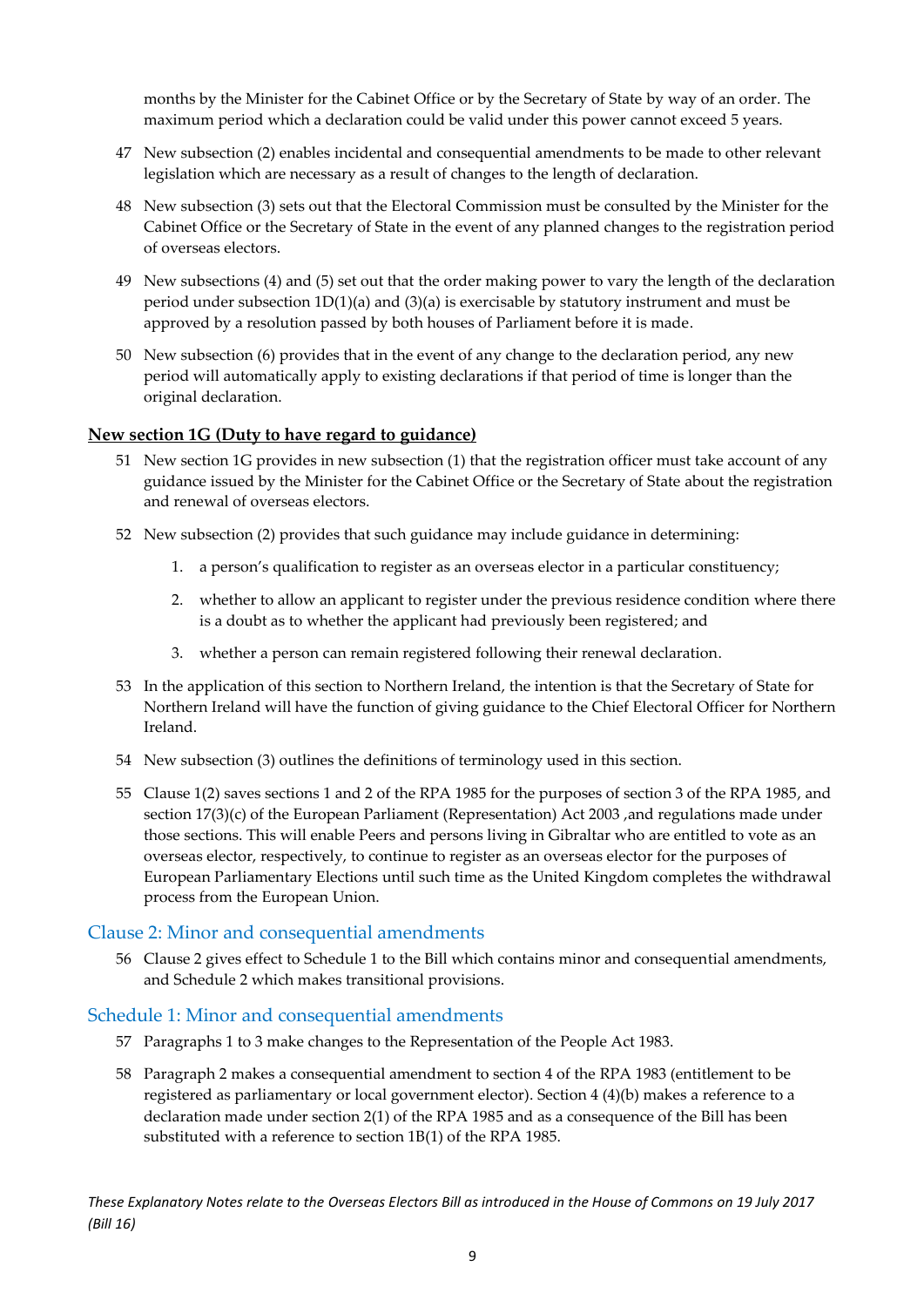- 59 Paragraph 3 makes minor and consequential amendments to Schedule 2 to the Representation of the People Act 1983 (provisions which may be contained in regulations as to registration etc).
- 60 Subparagraphs (2) and (3) of paragraph 3 enable provision to be made in secondary legislation relating to renewal declarations and how these are to be transmitted to the registration officer. These replicate existing powers relating to overseas elector's declarations contained in paragraph 3ZA of Schedule 2 to the RPA 1983.
- 61 Subparagraph (4) of paragraph 3 inserts subparagraph (1AA) into paragraph 5 of Schedule 2 to the RPA 1983. This enables provisions to be prescribed in regulations which authorise a registration officer to require other kinds of evidence that such an officer considers appropriate in support of an application for registration in pursuance of an overseas elector's declaration. It also enables provisions to be prescribed in regulations authorising a registration officer to deem such other kinds of evidence as the officer considers appropriate to be sufficient or conclusive evidence for the purposes of determining whether a person satisfies the conditions to be an overseas elector.
- 62 Paragraph 4 amends section 12 of the RPA 1985 (offences as to declarations) so as to extend that offence to include renewal declarations.
- 63 Paragraph 5 makes consequential amendments to section 200(3) of the Finance Act 1996. Section  $200(3)(a)$  makes a reference to a declaration in section  $1(1)(a)$  of the RPA 1985 which as a consequence of the Bill is substituted with a reference to section 1(2)(a) of the RPA 1985.
- 64 Paragraph 6 makes consequential amendment to section 835B(3) of the Income Tax Act 2007. Section  $835B(3)(a)$  makes a reference to a declaration in section  $1(1)(a)$  of the RPA 1985 which as a consequence of the Bill is substituted with a reference to section  $1(2)(a)$  of the RPA 1985.
- 65 Paragraph 7 omits section 42(7) of the Constitutional Reform and Governance Act 2010 which is no longer required as the new section 1 of the RPA 1985 extends the franchise to a person who has been entered on a register of local government electors.
- 66 Paragraph 8 omits section 4(6) of the House of Lords Reform Act 2014 which is no longer required as the new section 1 of the RPA 1985 extends the franchise to a person who has been entered on a register of local government electors.

#### <span id="page-10-0"></span>Schedule 2: Transitional Provision

- 67 Paragraph 1 defines the terms that are used in Schedule 2.
- 68 Paragraph 2 makes transitional provisions for applications made under section 2(1) of the RPA 1985 for registration in pursuance of an overseas elector's declaration that were made before the Bill was commenced. This applies to applications which were determined after the commencement date provided the application was made before that date. For these applications, the amendments made by the Bill do not apply.
- 69 Paragraph 3 makes transitional provisions for overseas electors who were registered in respect of an application made before the commencement of the Bill. In these cases, the person is treated after the commencement of the Bill as if they had been registered on the basis of satisfying the previous registration condition within the meaning of section 1A(2) of the RPA 1985, as substituted by section 1(1) of the Bill. Subparagraph (2)(c) enables such persons to renew their applications in accordance with new sections 1D and 1E of the Bill.
- 70 Paragraph 4 enables the Minister to make regulations to supplement the transitional provisions set out in Schedule 2 to the Bill. The regulations may make supplementary or incidental provision, and may make different provision for different purposes or areas. The regulations are to be made by statutory instrument under the negative resolution procedure.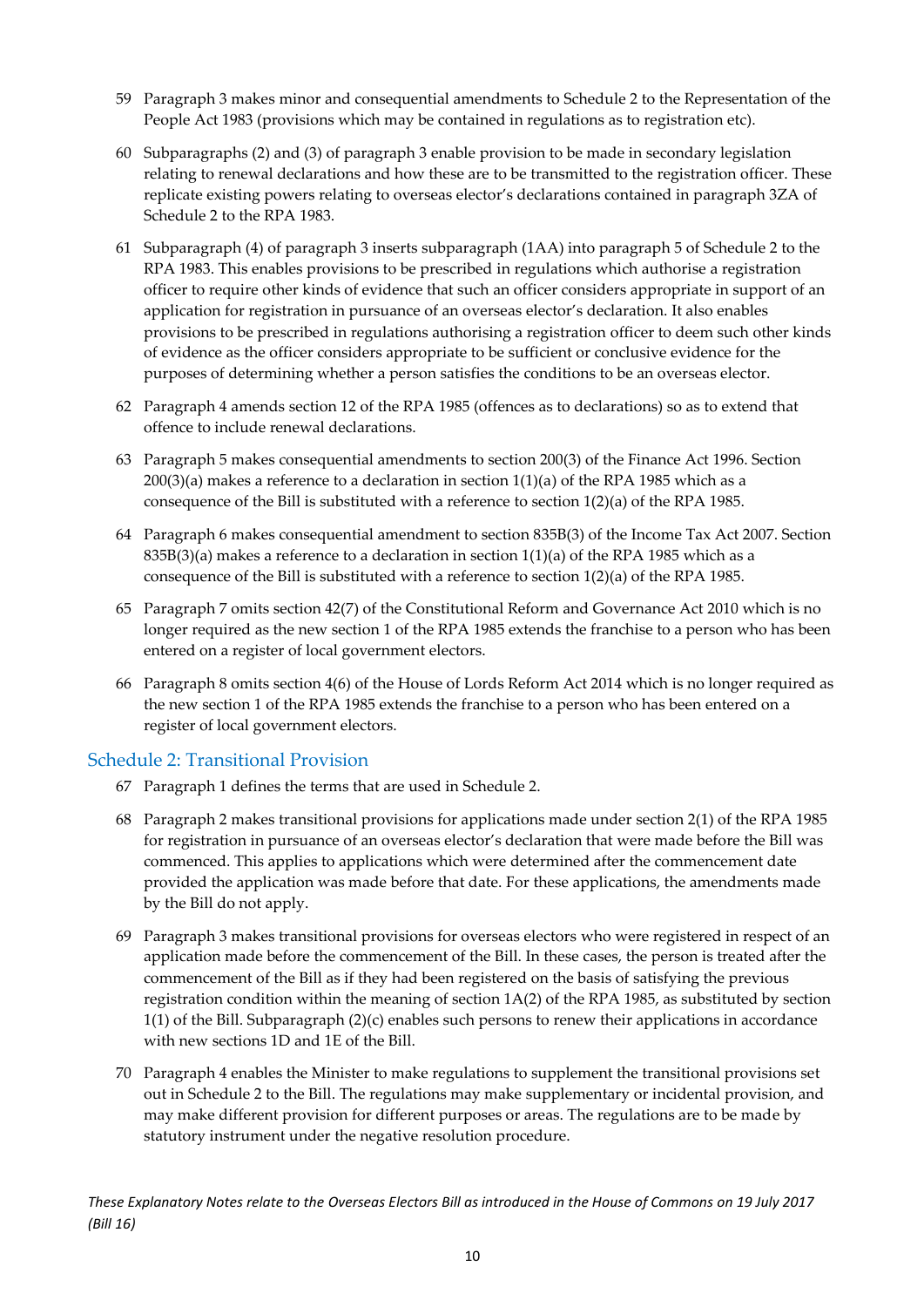#### <span id="page-11-0"></span>Clause 3: Extent, Commencement, and short title

- 71 Clause 3 sets out the provisions relating to the extent, commencement and short title of the Bill Subsection (1) provides that any amendments or repeals made by this Bill to other legislation has the same extent as that legislation.
- 72 Subsection (2) makes provision for the Bill to come into force on such day or days as may be appointed by regulations made by the Minister for the Cabinet Office or the Secretary of State.
- 73 Subsection (3) requires the regulations made under subsection (2) to be made by statutory instrument.
- 74 Subsection (4) makes provision for individual clauses to come into force on different days for different purposes.
- 75 Subsection (5) brings this section into force on the day on which the Act is passed.
- 76 Subsection (6) cites the short title of the Act.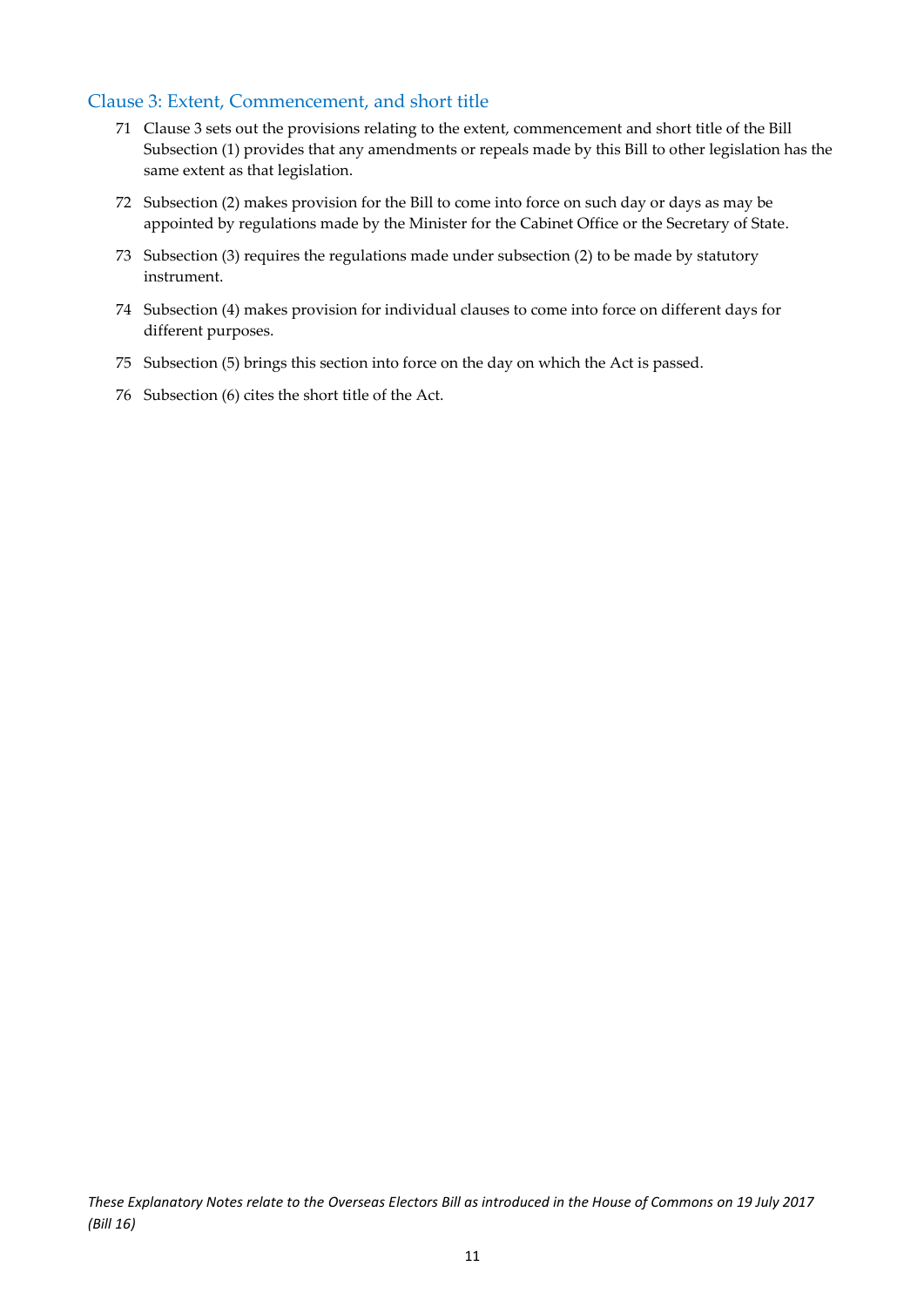### <span id="page-12-0"></span>**Commencement**

77 Clause 3 sets out that clause 3 comes into effect at Royal Assent, it also provides that the remaining clauses of the Bill come into effect on a date specified by the Minister for the Cabinet Office or the Secretary of State. The various clauses do not have to come into effect on the same date.

### <span id="page-12-1"></span>**Financial implications of the Bill**

- 78 The majority of the ongoing costs brought by the Bill will be incurred by local authorities' electoral registration officers in the first instance, due to the time and resources needed to process applications to register as an overseas elector and renewals of overseas registrations. The level of these costs will depend entirely on the number of newly eligible electors who choose to apply to register and as such cannot be predicted in advance. The impact assessment accompanying the Bill gives an illustration of these costs for a possible level of registration, and these estimates will continue to be refined as we collect technical feedback and further information on the registration process from administrators. The Government plans to provide funding for electoral registration officers' costs, in accordance with the new burdens doctrine.
- 79 There are further one-off costs of £0.9m associated with IT system changes to implement the Bill which the government will commission quotes for in due course. Initial estimates of these cost are:
	- 1.  $\sim$  £0.1m to change the online electoral registration service on gov. uk to allow electors made eligible by the Bill to use the service and allow the online service to process renewals of registration;
	- 2.  $~\leq$   $E$ 0.7m to make changes to electoral management software used by electoral registration officers to allow the software to process application forms, and to record registrations of, electors made eligible by the Bill and to process renewals of registration made through the online service on gov.uk;
- 80 Any increase in the size of the registered electorate will slightly increase the costs of conducting polls, and so increase the cost to the consolidated fund of polls which use the parliamentary electorate. Furthermore, we expect there to be some costs associated with communications and awareness raising campaigns targeting newly eligible electors.
- 81 Further details of the costs and benefits of the Bill's provisions are set out in the impact assessment published alongside the Bill.

# <span id="page-12-2"></span>**Parliamentary approval for financial costs or for charges imposed**

- 82 A money resolution is required for the Bill, to cover the likely increase resulting from clause 1 of the Bill in public expenditure payable under other Acts.
- 83 In particular:
	- expenses incurred by electoral registration officers (in dealing with new applications for registration of overseas electors), and
	- changes to electoral management software used by electoral registration officers,

are likely to result in increase to the revenue support grant paid under Part 5 of the Local Government Finance Act to local authorities, who are responsible for funding electoral registration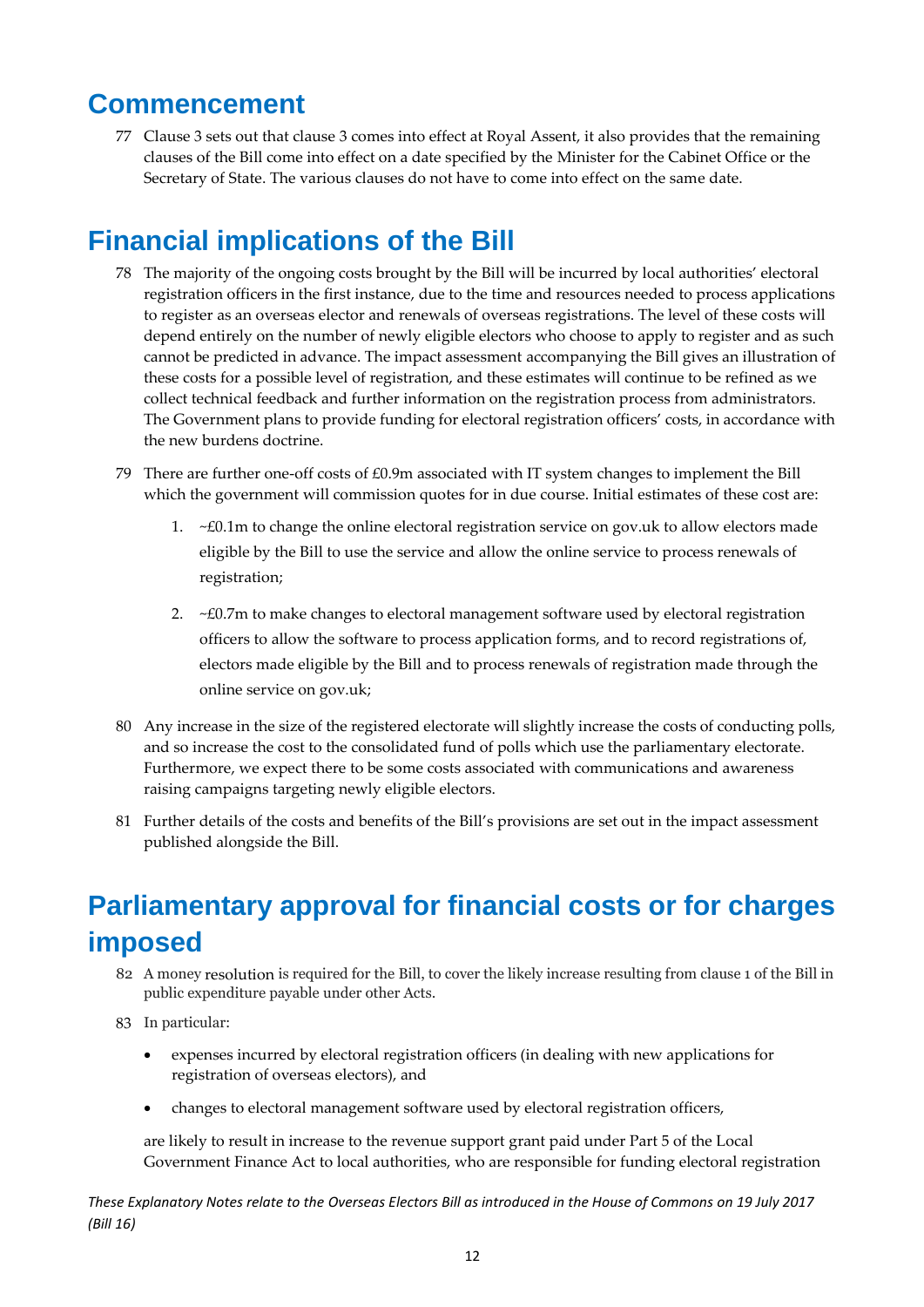officers.

### <span id="page-13-0"></span>**Related documents**

- 84 The following documents are relevant to the Bill and can be read at the stated locations:
	- *Making Votes Count – Enhancing engagement in the electoral process by British expatriates*, Cross-Party Group on Overseas Voters, March 2014 <http://www.hansardsociety.org.uk/wp-content/uploads/2014/03/Overseas-Voters-Report.pdf>
	- *Overseas voters briefing paper*, House of Commons Library, 5 September 2016, <http://researchbriefings.files.parliament.uk/documents/SN05923/SN05923.pdf>
	- *A democracy that works for everyone: British citizens overseas,* Government Policy Statement, 7 October 2016 https://www.gov.uk/government/uploads/system/uploads/attachment\_data/file/558280/over

seas\_electors\_policy\_statement.pdf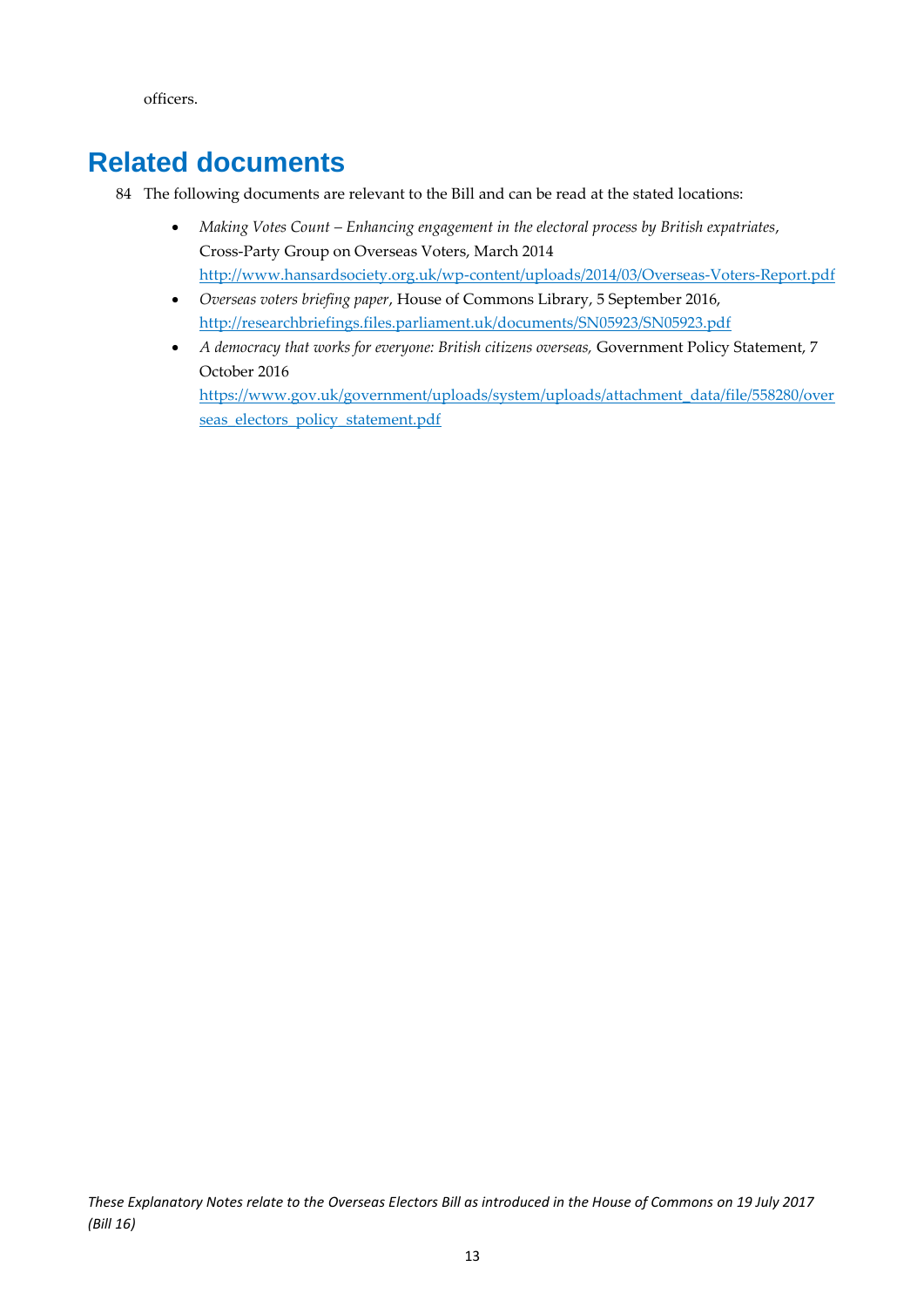# <span id="page-14-0"></span>**Annex A - Territorial extent and application in the United Kingdom**

The Bill extends and applies to the whole of the UK. It deals exclusively with the parliamentary franchise (that is, the franchise used for elections to the UK Parliament and the European Parliament), which is a reserved matter that is not within the legislative competence of any devolved assembly.

| <b>Provision</b> | <b>Extends</b><br>to E & W<br>and<br>applies to<br>England? | <b>Extends</b><br>to E & W<br>and<br>applies to<br>Wales? | <b>Extends</b><br>and<br>applies to<br>Scotland? | <b>Extends and</b><br>applies to<br><b>Northern</b><br>Ireland? | Would<br>corresponding<br>provision be<br>within the<br>competence of<br>the National<br>Assembly for<br>Wales? | Would<br>corresponding<br>provision be<br>within the<br>competence of<br>the Scottish<br>Parliament? | Would<br>corresponding<br>provision be<br>within the<br>competence of<br>the Northern<br><b>Ireland</b><br>Assembly? | Legislative<br><b>Consent</b><br><b>Motion</b><br>needed? |
|------------------|-------------------------------------------------------------|-----------------------------------------------------------|--------------------------------------------------|-----------------------------------------------------------------|-----------------------------------------------------------------------------------------------------------------|------------------------------------------------------------------------------------------------------|----------------------------------------------------------------------------------------------------------------------|-----------------------------------------------------------|
| Clause 1         | Yes                                                         | Yes                                                       | Yes                                              | Yes                                                             | <b>No</b>                                                                                                       | <b>No</b>                                                                                            | <b>No</b>                                                                                                            | <b>No</b>                                                 |
| Clause 2         | Yes                                                         | Yes                                                       | Yes                                              | Yes                                                             | No                                                                                                              | <b>No</b>                                                                                            | <b>No</b>                                                                                                            | <b>No</b>                                                 |
| Clause 3         | Yes                                                         | Yes                                                       | Yes                                              | Yes                                                             | No                                                                                                              | No                                                                                                   | No                                                                                                                   | <b>No</b>                                                 |
| Clause 4         | Yes                                                         | Yes                                                       | Yes                                              | Yes                                                             | <b>No</b>                                                                                                       | <b>No</b>                                                                                            | <b>No</b>                                                                                                            | <b>No</b>                                                 |
| Schedule 1       | Yes                                                         | Yes                                                       | Yes                                              | Yes                                                             | <b>No</b>                                                                                                       | <b>No</b>                                                                                            | <b>No</b>                                                                                                            | <b>No</b>                                                 |
| Schedule 2       | Yes                                                         | Yes                                                       | Yes                                              | Yes                                                             | No                                                                                                              | No                                                                                                   | No                                                                                                                   | No                                                        |

### <span id="page-14-1"></span>**Minor or consequential effects**

The Bill contains no provisions that apply only to England and that, in the view of the Government of the United Kingdom, have minor or consequential effects outside England.

## <span id="page-14-2"></span>**Subject matter and legislative competence of devolved legislatures**

The Bill contains no provisions that are within the competence of the Scottish Parliament, the National Assembly for Wales, or the Northern Ireland Assembly.